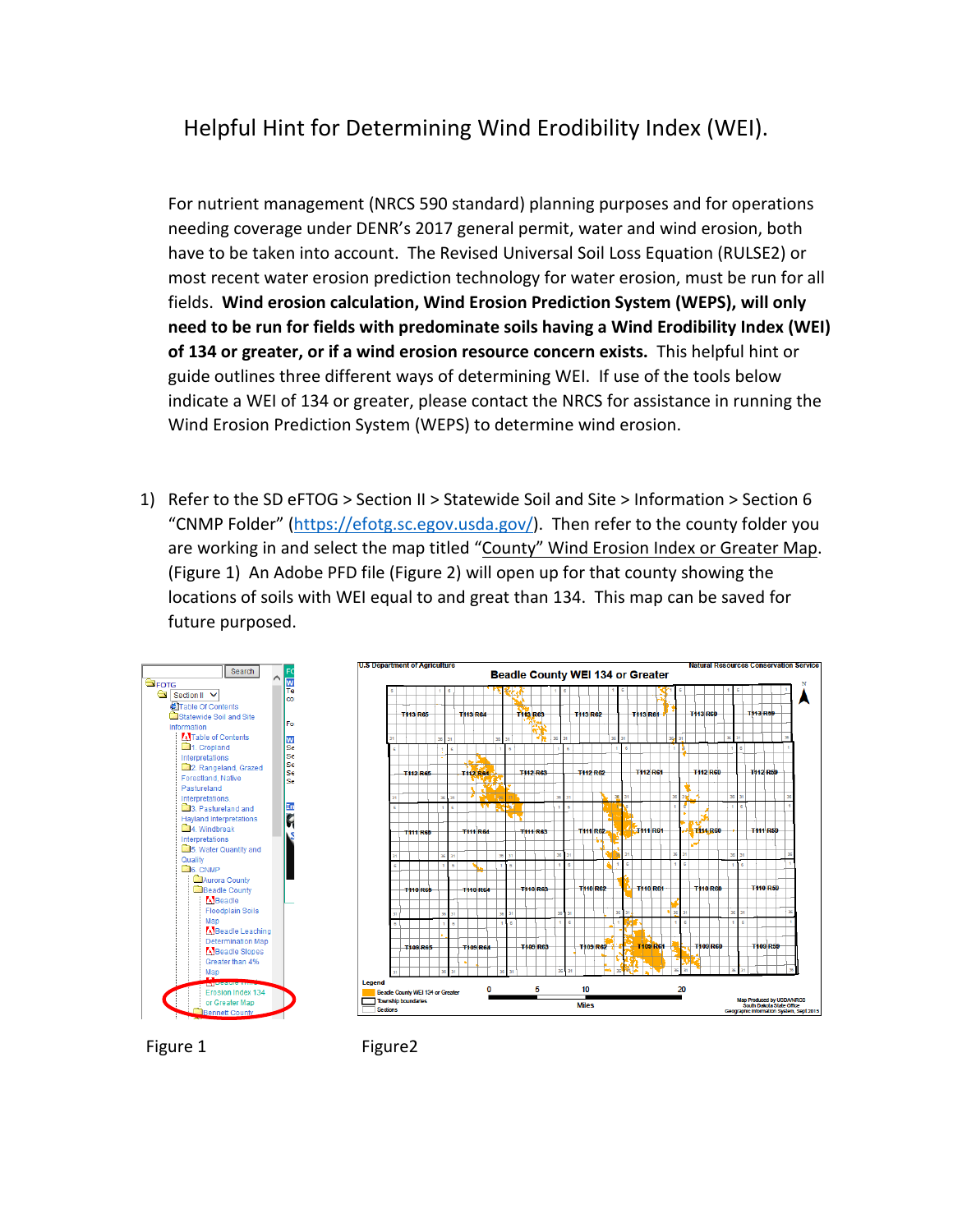2) Refer to Soil Survey Table 1 – Soil Interpretive Groups (Figure 3) for WEI. Soils on this table are listed by county and soil property. Refer to the WEI column and cross reference it with dominate soil in the field. Table 1 can be found on the SD eFOTG > Section II > Soil Survey Information [\(https://efotg.sc.egov.usda.gov/\)](https://efotg.sc.egov.usda.gov/) (Figure 4). This table can be saved as an Abode file, for future use.

|                    |                                                                                         |                     |             |                                                                 |                |                 |                          |         |         | Aurora County, South Dakota<br>This report shows only the major soils in each map unit) |     |                       |             |             | (Entries under "Erosion Factors--T" apply to the entire profile. Entries under "Kw", "Kf", "WEG" and "WEI" apply only to the surface layer. Absence of an entry indicates that data were not estimated. |                                                                                    |
|--------------------|-----------------------------------------------------------------------------------------|---------------------|-------------|-----------------------------------------------------------------|----------------|-----------------|--------------------------|---------|---------|-----------------------------------------------------------------------------------------|-----|-----------------------|-------------|-------------|---------------------------------------------------------------------------------------------------------------------------------------------------------------------------------------------------------|------------------------------------------------------------------------------------|
| Map unit<br>symbol | Map unit name and<br>components                                                         | Comp.<br><b>pct</b> | Surf<br>tex | Slope                                                           | ×              | Drain.<br>class | <b>Hyd</b><br><b>O'D</b> | Кw      | ю       | WEG                                                                                     | WEI | Csp.<br>class<br>nin. | <b>MLRA</b> | <b>CTSG</b> | Forage suitability group<br>name                                                                                                                                                                        | Ecological site/RANGE<br>SITE* (see footnote)                                      |
| AaA:               | Alwilda loam, 0 to 2 percent slopes                                                     |                     |             |                                                                 |                |                 |                          |         |         |                                                                                         |     |                       |             |             |                                                                                                                                                                                                         |                                                                                    |
|                    | Alwilda                                                                                 | 85                  | ι           | $0-2$                                                           | з              | SF              | я                        | 28      | 28      | 6                                                                                       | 48  | Ille9                 | <b>55C</b>  | 60          | Very Droughty Loam                                                                                                                                                                                      | Sandy                                                                              |
| Ar:                | Ario loam                                                                               |                     |             |                                                                 |                |                 |                          |         |         |                                                                                         |     |                       |             |             |                                                                                                                                                                                                         |                                                                                    |
|                    | Ario                                                                                    | 85                  | ٠           | 0.2                                                             | ٩              | VP              | <b>B/D</b>               | 24      | 24      | 41.                                                                                     | 86  | <b>Vw1</b>            | 55C         | 10          | Not suited                                                                                                                                                                                              | <b>Linear Meadow</b>                                                               |
| BaA:               | Beadle loam, 0 to 3 percent slopes                                                      |                     |             |                                                                 |                |                 |                          |         |         |                                                                                         |     |                       |             |             |                                                                                                                                                                                                         |                                                                                    |
|                    | Beadle                                                                                  | 85                  | ι           | $0 - 3$                                                         | 5              | w               | Ċ                        | 24      | 24      | 6                                                                                       | 48  | list                  | <b>55C</b>  | ٠           | Clayev Subsoil                                                                                                                                                                                          | Clayer                                                                             |
| BaB:               | Beadle loam, 3 to 6 percent slopes                                                      |                     |             |                                                                 |                |                 |                          |         |         |                                                                                         |     |                       |             |             |                                                                                                                                                                                                         |                                                                                    |
|                    | Beadle                                                                                  | 85                  |             | $3-6$                                                           | 5              | w               | c                        | 24      | 24      | 6                                                                                       | 48  | <b>Hie3</b>           | 55C         | 4           | Clayey Subsoil                                                                                                                                                                                          | Clayer                                                                             |
| BdA:               | Beadle-Dudley complex, 0 to 3 percent slopes                                            |                     |             |                                                                 |                |                 |                          |         |         |                                                                                         |     |                       |             |             |                                                                                                                                                                                                         |                                                                                    |
|                    | Beadle                                                                                  | 45                  |             | $0-3$                                                           | 5              | W               | c                        | 24      | 24      | 6                                                                                       | 48  | lis1                  | <b>55C</b>  | 4           | Clayey Subsoil                                                                                                                                                                                          | Clayey                                                                             |
|                    | Dudley                                                                                  | 35                  | SIL         | $0-2$                                                           | $\overline{2}$ | MW              | c                        | 37      | 37      | 6                                                                                       | 48  | N <sub>52</sub>       | <b>55C</b>  | 90          | Claypan                                                                                                                                                                                                 | Claypan                                                                            |
| BeE:               | Betts-Ethan loams, 15 to 40 percent slopes                                              |                     |             |                                                                 |                |                 |                          |         |         |                                                                                         |     |                       |             |             |                                                                                                                                                                                                         |                                                                                    |
|                    | <b>Rette</b>                                                                            | 66                  | ı           | 25-40                                                           | £,             | w               | Ċ                        | $^{24}$ | 24      | 41                                                                                      | 86  | Vile3                 | <b>55C</b>  | 10          | Not suited                                                                                                                                                                                              | Thin Upland                                                                        |
|                    | Ethan                                                                                   | 25                  | t           | 15-25                                                           | 5              | W               | R                        | 24      | 24      | 41.                                                                                     | 86  | VIA3                  | 55C         | 10          | Limy Upland                                                                                                                                                                                             | <b>Thin Upland</b>                                                                 |
| BnA:               | Blendon fine sandy loam, 0 to 3 percent slopes                                          |                     |             |                                                                 |                |                 |                          |         |         |                                                                                         |     |                       |             |             |                                                                                                                                                                                                         |                                                                                    |
|                    | Blendon                                                                                 | 85                  | FSL         | $0-3$                                                           | 5              | W               | ۸                        | .15     | .15     | з                                                                                       | 86  | Ille7                 | <b>55C</b>  | 5           | Droughty Loam                                                                                                                                                                                           | Sandy                                                                              |
| BnB:<br>Bo:        | Blendon fine sandy loam, 3 to 6 percent slopes                                          |                     |             |                                                                 |                |                 |                          |         |         |                                                                                         |     |                       |             |             |                                                                                                                                                                                                         |                                                                                    |
|                    | Blendon                                                                                 | 85                  | FSL         | 36                                                              | 6              | W               | А                        | 15      | .15     | 3                                                                                       | 86  | Ille8                 | <b>55C</b>  | 5           | Droughty Loam                                                                                                                                                                                           | Sandy                                                                              |
|                    | Bon loam, 0 to 2 percent slopes, rarely flooded                                         |                     |             |                                                                 |                |                 |                          |         |         |                                                                                         |     |                       |             |             |                                                                                                                                                                                                         |                                                                                    |
|                    | Bon                                                                                     | 90                  |             | $0 - 2$                                                         | 5              | MW              | Ċ                        | 20      | 20      | ó                                                                                       | 40  | IIc                   | 55C         | 1           | Overflow                                                                                                                                                                                                | Loamy Overflow                                                                     |
| Bx                 | Bon loam, channeled, 0 to 2 percent slopes, frequently flooded                          |                     |             |                                                                 |                |                 |                          |         |         |                                                                                         |     |                       |             |             |                                                                                                                                                                                                         |                                                                                    |
|                    | Bon                                                                                     | 85                  |             | $0-2$                                                           | 5              | <b>MW</b>       | c                        | 20      | 20      | 6                                                                                       | 48  | VW                    | 55C         | ٠           | Overflow                                                                                                                                                                                                | Loamy Overflow                                                                     |
| Car                | Clamo silty clay loam                                                                   |                     |             |                                                                 |                |                 |                          |         |         |                                                                                         |     |                       |             |             |                                                                                                                                                                                                         |                                                                                    |
|                    | Clamo                                                                                   | 85                  | SICL.       | $0-2$                                                           | 5              | P               | C/D                      | 28      | .28     | A                                                                                       | 86  | IVw1                  | <b>55C</b>  | 10          | Wet                                                                                                                                                                                                     | Clayey Overflow                                                                    |
| CbB:               | Clamo loam, 2 to 6 percent slopes                                                       |                     |             |                                                                 |                |                 |                          |         |         |                                                                                         |     |                       |             |             |                                                                                                                                                                                                         |                                                                                    |
|                    | Clamo                                                                                   | 90                  | t.          | $2-6$                                                           | 5              | W               | B                        | $^{24}$ | 24      | 6                                                                                       | 48  | Ile                   | <b>SSC</b>  | 3           | Loam                                                                                                                                                                                                    | Loamy                                                                              |
| CeC:               | Clamo-Ethan-Bonilla loams. 2 to 9 percent slopes                                        |                     |             |                                                                 |                |                 |                          |         |         |                                                                                         |     |                       |             |             |                                                                                                                                                                                                         |                                                                                    |
|                    | Clamo                                                                                   | 40                  | ι           | 6-9                                                             | 5              | w               | B                        | 24      | 24      | 6                                                                                       | 48  | Ille                  | <b>55C</b>  | ä           | Loam                                                                                                                                                                                                    | Loarmy                                                                             |
|                    | Ethan                                                                                   | 30                  | ι           | 69                                                              | 5              | W               | ĉ                        | 28      | 28      | 4L                                                                                      | 86  | IV <sub>e</sub>       | <b>55C</b>  | 8k          | Limy Upland                                                                                                                                                                                             | Thin Upland                                                                        |
|                    | Bonilla                                                                                 | 20                  | t.          | $2-6$                                                           | £,             | MW              | g.                       | $^{24}$ | $^{24}$ | ŝ                                                                                       | 48  | lie                   | <b>65C</b>  | ٠           | Overflow                                                                                                                                                                                                | Loamy Overflow                                                                     |
| <b>CoA</b>         | Clamo-Bonilla loams, 0 to 2 percent<br>slopes                                           |                     |             |                                                                 |                |                 |                          |         |         |                                                                                         |     |                       |             |             |                                                                                                                                                                                                         |                                                                                    |
|                    | Clamo                                                                                   | 55                  | ι           | $0 - 2$                                                         | 5              | W               | 8                        | 24      | 24      | 6                                                                                       | 48  | IIc                   | <b>55C</b>  | 3           | Loam                                                                                                                                                                                                    | Loarmr                                                                             |
|                    | Bonilla                                                                                 | 32                  | t.          | $0 - 2$                                                         | 5              | 1,810           | ft.                      | 24      | 24      | é.                                                                                      | 48  | IIc                   | <b>55C</b>  | f.          | Overflow                                                                                                                                                                                                | Loamy Overflow                                                                     |
| JSDA.              | <b>Natural Resources</b><br><b>Conservation Service</b><br>SOUTH DAKOTA TECHNICAL GUIDE |                     |             | Survey Area Version: 21<br>Survey Area Version Date: 09/26/2016 |                |                 |                          |         |         |                                                                                         |     |                       |             |             | * Ecological sites have not been developed for all MLRAs. If present, Ecological sites are designated in lowercase letters and Range sites are in uppercase letters.                                    | This report shows only the major soils in each map unit<br>Page 1<br>NOTICE SD-425 |